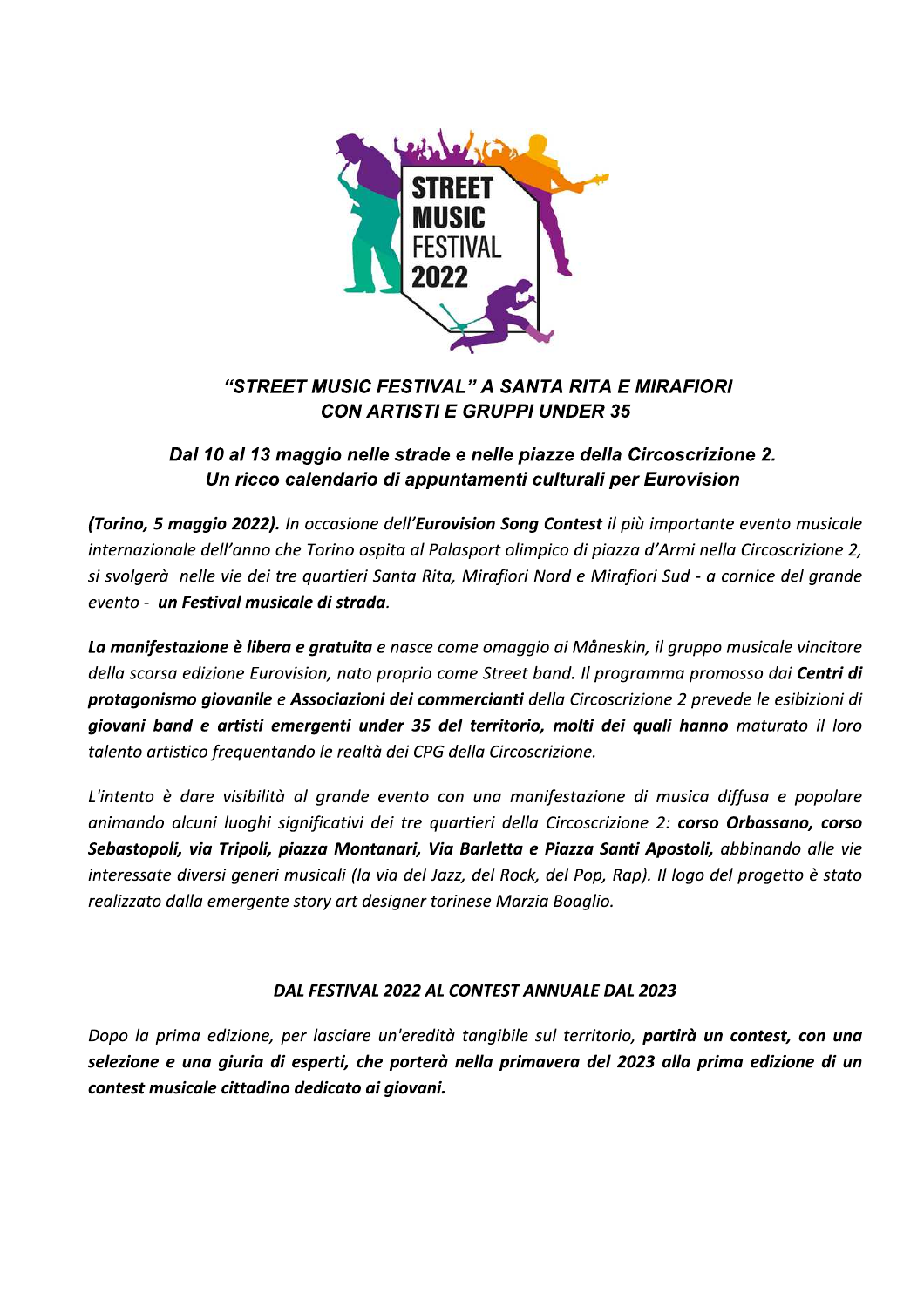## **PROGRAMMA E ARTISTI**

| Luogo                                        | Genere                                  | Mart 10*<br>$16.30 - 19$          | <b>Mer 11</b><br>$16.30 - 19$ | Giov.12<br>16.30<br>19      |
|----------------------------------------------|-----------------------------------------|-----------------------------------|-------------------------------|-----------------------------|
| Cs.<br>Orbassano<br>296-346                  | Via del Jazz                            | Tornado<br>$\ddot{}$<br>Emicrania |                               |                             |
| Via Barletta 66-99                           | Via degli anni<br>'70-'80               | Andrea<br>Marzolla                |                               |                             |
| Tripoli<br>Via<br>Nord<br>$22 - 62$          | Via del Rock                            |                                   | Daniele<br>Miola              | $\rightarrow$               |
| Via Tripoli 100 -<br>Piazza Montanari<br>141 | Via del Rap                             |                                   | <b>Blodia</b>                 | Fai                         |
| Orbassano<br>Cs.<br>215-220                  | Via del Pop                             |                                   |                               | Morange<br>+ Crew           |
| Sebastopoli<br>Cs.<br>240-261                | Via<br>della<br>Musica<br>contemporanea |                                   |                               | Simo<br>Velludo +<br>Comete |
| Pz. Santi Apostoli<br>(sulla piazzetta)      | Via della Dance<br>anni '80             |                                   |                               | Mezzo<br>$Luna +$<br>Zeno   |

Da martedì 10 a giovedì 12 i gruppi e gli artisti con generi diversi si esibiranno nelle vie interessate, dalle h.16.30 alle h.19.00 che si esibiranno nelle strade dei quartieri sono: Tornado, Emicrania, Andrea Marzolla, Daniele Miola, Blodia, Morange + Crew, Simo Velludo + Comete, Mezzo Luna + Zeno.

Venerdì 13 in Piazza Santa Rita dalle 11 alle 23 spazio alla musica di strada con gruppi e artistici. Poi dalle 21 alle 23 la festa proseguirà con l'accompagnamento Dj Set di Martinelli, Nannini e Marco-one. Presenta l'evento Cristian Panzanaro in collaborazione con TORadio. Dalle 20 alle 24 altra tappa al Centro di Protagonismo Giovanile di Strada delle Cacce 36 (che ospiterà l'appuntamento anche in caso di maltempo). Tra i gruppi che si esibiranno ci saranno Resine, Smash All, Nakhash, Domanimartina, Narconauta, Thaismoke +Crew.

L'evento è proposto e organizzato da: Associazioni Commercianti della Circoscrizione 2: Associazione "Commercianti e Residenti Via Barletta" (capofila del progetto); Associazione Commercianti "Corso Orbassano - S. Rita Sud"; Associazione Commercianti "Tripoli Nord"; Associazione Commercianti "Sebastopoli-Gorizia"; Associazione Commercianti "Gruppo Urban"; Associazione Commercianti "Tripoli Stadio Olimpico". In collaborazione con: L'associazione "Il Laboratorio CTM" - CPG Torino di Strada delle Cacce 36, Cooperativa "L'arcobaleno" - CPG Centro Dentro di Cs. Siracusa 225.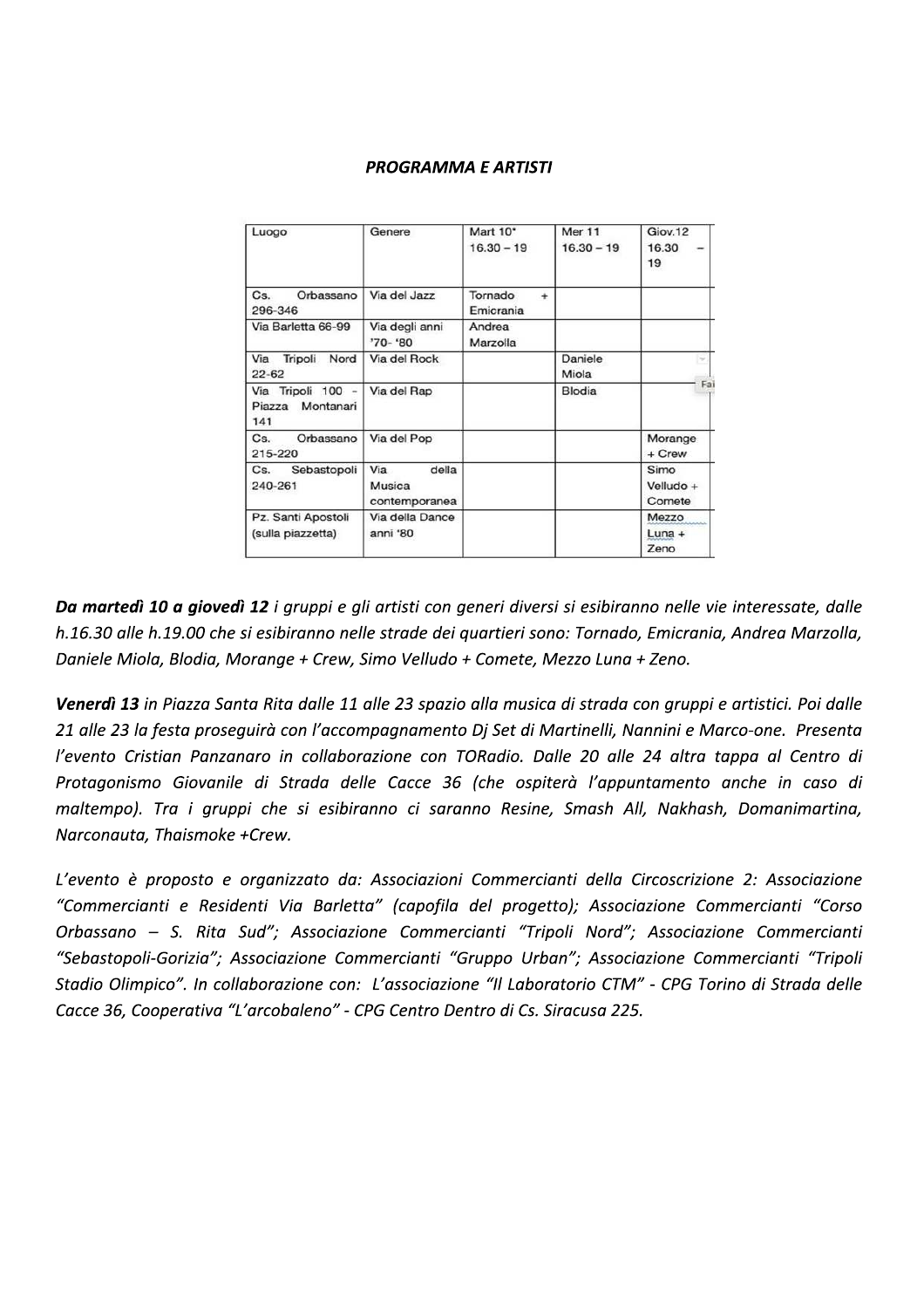#### **ALTRI APPUNTAMENTI IN CIRCOSCRIZIONE 2 PER EUROVISION**

5 maggio ore 21 al Teatro Agnelli, di via Paolo Sarpi 111, la visione dello spettacolo «Rosso Floyd - I Pink e il "Diamante"», realizzato da Assemblea Teatro, sulla storica band che ha venduto oltre 260 milioni di dischi nel mondo. In parallelo fino al 23 maggio, sempre la Circoscrizione 2 ospita, con le Biblioteche Civiche torinesi, negli spazi della Biblioteca di Villa Amoretti (corso Orbassano 200), la mostra "Vinile a 33 giri - 365 giorni in musica": anche l'ingresso a quest'evento è offerto gratuitamente, negli orari di apertura della Biblioteca (il lunedì dalle 14 alle 19, dal martedì al venerdì dalle 9 alle 19, il sabato dalle 9 alle 15, domenica chiuso).

#### 5 maggio 2022

Locanda nel Parco - Via M.Panetti 1 Ingresso Libero Dinner & Jazz Cena accompagnata da musica jazz con prenotazione Info e contatti 3456878874 - locanda@cooperativamirafiori.com A cura di Cooperativa Sociale Mirafiori

#### 7 maggio 2022

Bside Festival Concerto: ROBE DI PIAZZA con Pugni, Etanolo&Bacco, Simone di Gioia, Woc & Barabba CpaTorino - Strada delle Cacce, 36 A cura dell'Associazione Il Laboratorio

#### 8 maggio 2022 ore 20.45

**TeatroBaracca-Magic Music in Actung!** Spettacolo magico comico musicale ad opera di un mago, una cantante e un pupazzo CpgTorino - Strada delle Cacce, 36 A cura Cooperativa Sociale Mirafiori

14 maggio 2022 ore 15-19 Mirafiori Music Tour - Un itinerario musicale nel Parco Colonnetti e nel quartiere in bicicletta. Un viaggio in bici con tappe musicali, alla scoperta del territorio di Mirafiori e dei luoghi della trasformazione green che hanno caratterizzato in questi anni Mirafiori. Le tappe musicali saranno effettuate in corrispondenza delle quattro pasticcerie produttrici del Tronchetto di Caterina, pasticceria dell'Agnese, pasticceria da Tony e Maria, pasticceria Venere e pasticceria D'Arrigo e che in questa occasione lanceranno il nuovo dolce del quartiere per l'estate. Prenotazione: Fondazione Comunità di Mirafiori 011/6825390 info@fondazionemirafiori.it

15 maggio 2022 ore 18-20 Roccafranca's Vision - Aperitivo in musica con il Trio Irto sonorità Jazz ambiente etnico blues a cura di Fondazione Cascina Roccafranca - Coop. L'Arcobaleno in collaborazione con la Caffetteria Andirivieni in Via Edoardo Rubino, 45 - Prenotazione: 011 011 36250 inforoccafranca@comune.torino.it